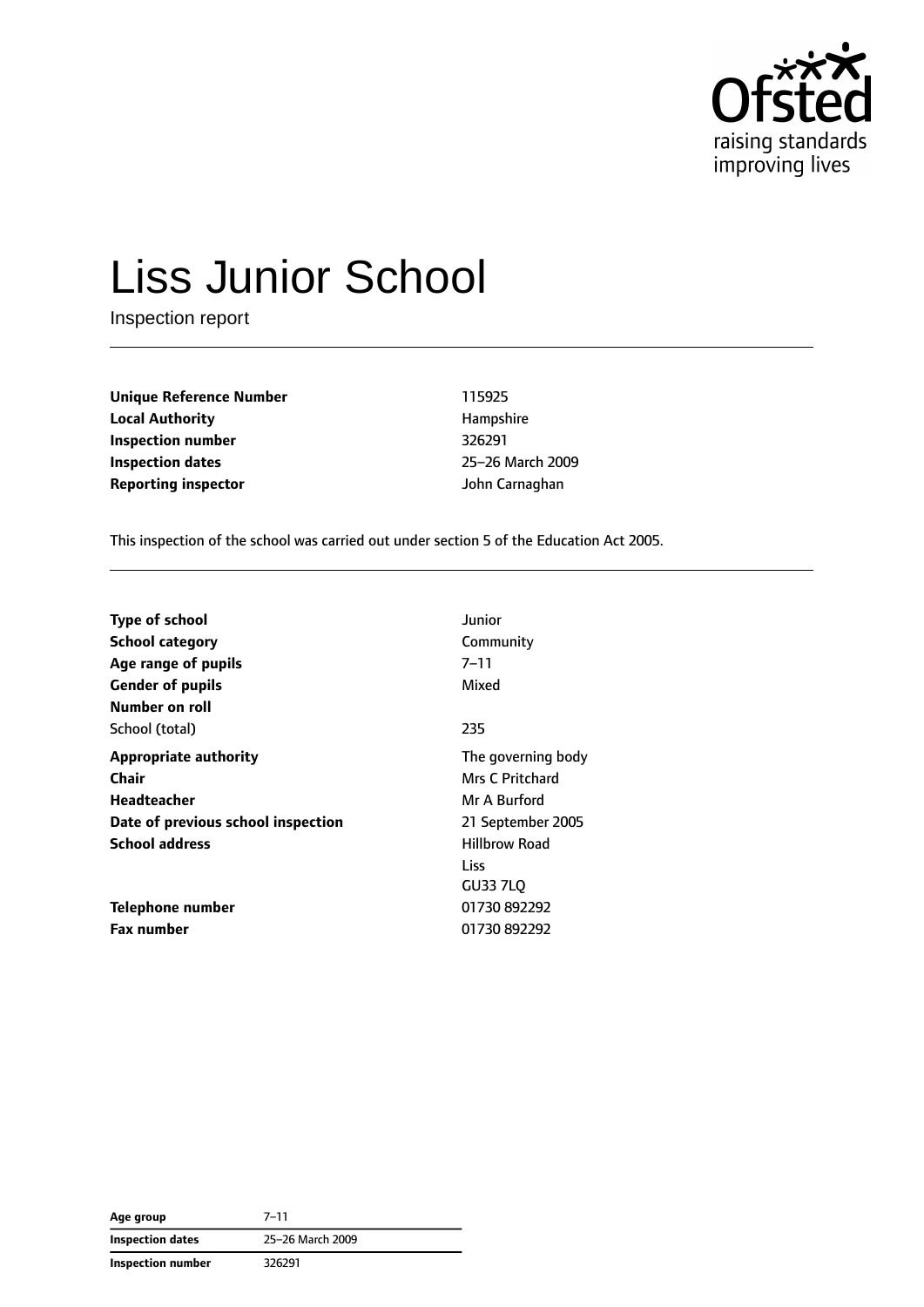.

<sup>©</sup> Crown copyright 2009

Website: www.ofsted.gov.uk

This document may be reproduced in whole or in part for non-commercial educational purposes, provided that the information quoted is reproduced without adaptation and the source and date of publication are stated.

Further copies of this report are obtainable from the school. Under the Education Act 2005, the school must provide a copy of this report free of charge to certain categories of people. A charge not exceeding the full cost of reproduction may be made for any other copies supplied.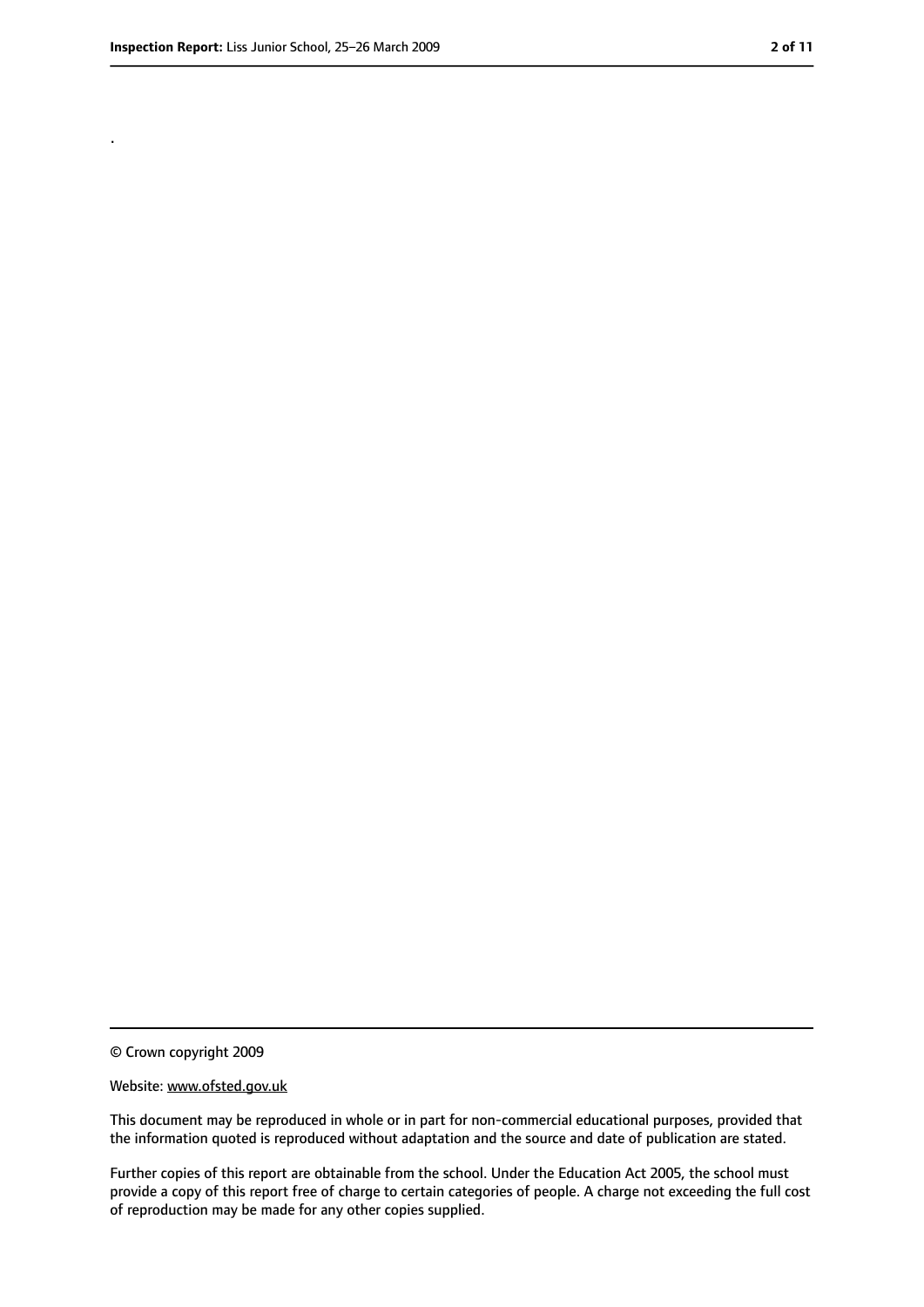### **Introduction**

The inspection was carried out by two Additional Inspectors.

#### **Description of the school**

Liss Junior School is a similar size to most primary schools. It has fewer than average pupils from minority ethnic groups and almost all pupils speak English as their first language. The proportion of pupils who have learning difficulties and/or disabilities is a little above average. The majority of these pupils have moderate learning difficulties and a small number of them attend the onsite 'learning centre'. The school runs a small daily breakfast club.

#### **Key for inspection grades**

| Outstanding  |
|--------------|
| Good         |
| Satisfactory |
| Inadequate   |
|              |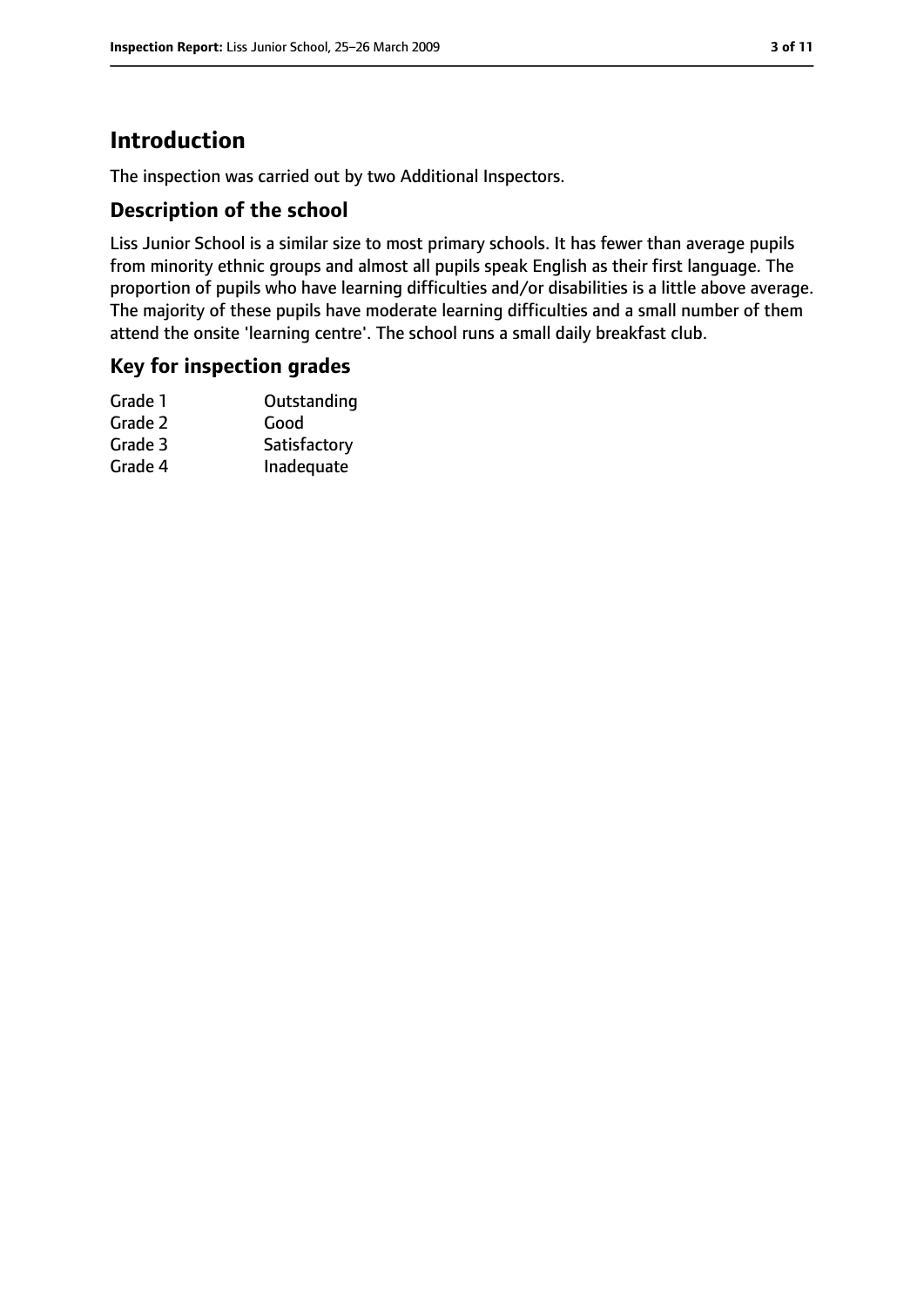## **Overall effectiveness of the school**

#### **Grade: 3**

The overall effectiveness of Liss Junior School is satisfactory. The school has a number of good features, relating to its good curriculum and the effective way it cares for pupils and promotes their good personal development. However, standards are average and pupils' achievement is satisfactory.

The great majority of parents thoroughly approve of the school and recognise how much pupils enjoy attending. One typical comment was, 'Since starting at Liss Junior School my child's confidence and learning have progressed dramatically. In our view the happy, inclusive atmosphere is really exceptional'. Some parents expressed concerns about the way the school liaises with them. Inspection evidence indicates that the school works well to keep in touch with parents.

The way the school is led and managed is satisfactory. Declining mathematics standards have lowered pupils' overall achievement in recent years and have proved difficult to address. The school has shown great determination and, in recent months, has finally got to grips with the issue. Recent changes have helped to reverse the downward trend, but have not yet had sufficient time to reap their full benefit. Nevertheless, pupils' achievement in English, mathematics and science, from their average starting points, is satisfactory. At the heart of this improvement is the school's increasingly effective use of assessment information to identify areas of concern and to do something about them. Plans for the future are both convincing and relevant and are fully supported by the committed governing body. Team leaders provide good role models for teachers and work well to improve standards. They are not yet being as effective at influencing the quality of learning across the school to ensure consistently better progress in all classes.

Teaching and learning are satisfactory. The ethos in classrooms is calm and pupils behave well and are keen to learn. They are well managed by teachers, who know their needs well and plan accordingly, so that all pupils are effectively supported and challenged. Teachers have good subject knowledge, as was amply demonstrated in one good mathematics lesson, where pupils received effective preparation for an important test. However, some lessons are slow in pace and pupils have too few opportunities to become actively involved. The curriculum is good and provides interesting opportunities for pupils to learn actively. When lessons incorporate these activities, pupils find them more enjoyable. The curriculum is good and enriched by numerous visits and visitors and by a splendid variety of popular extra-curricular opportunities.

Pupils are well cared for, especially those with moderate learning difficulties. The clear, accessible information pupils receive about how to improve their work makes a strong contribution to their achievement. The school's safeguarding procedures are robust. Pupils' personal development is good. Pupils show a good understanding of the importance of exercise and diet in growing up healthily. Many practise what they preach through their keen participation in sport and by restricting their intake of tempting sweet foods to a minimum. However, they have only limited understanding of other cultures within the United Kingdom. Based on its track record, the school has a satisfactory capacity for improvement.

#### **What the school should do to improve further**

■ Improve pupils' achievement, especially in mathematics.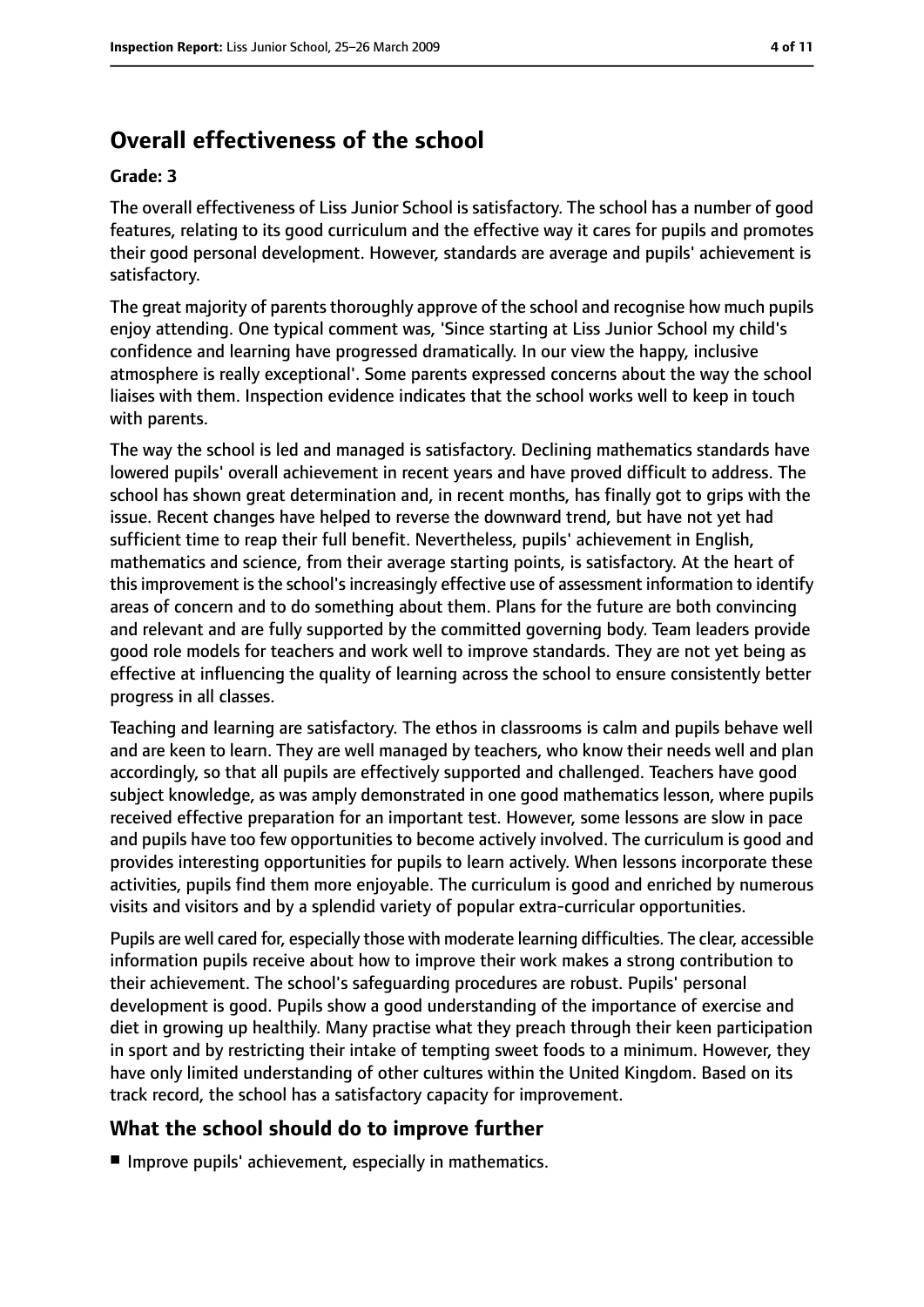- Ensure all lessons have good pace and engage pupils fully, providing better opportunities for active learning.
- Develop pupils' understanding of Britain as a multicultural society.

A small proportion of the schools whose overall effectiveness is judged satisfactory but which have areas of underperformance will receive a monitoring visit by an Ofsted inspector before their next section 5 inspection.

### **Achievement and standards**

#### **Grade: 3**

Pupils' achievement, including those who have moderate learning difficulties, is satisfactory. They enter the school with standards that vary a little, year by year, but are generally similar to the national average. By the time pupils leave Year 6, standards are average in English, mathematics and science.

There are some variations to this pattern. In recent years, while standards in English and science have been maintained, standards and achievement in mathematics have fallen. In the 2008 national tests, while standards in mathematics were average, pupils' achievement from their starting points was inadequate. The school's reaction to this weakness has been rigorous. There have been significant changes to the way the subject is managed. The school now analyses and uses assessment information more thoroughly to help in the early identification of pupils whose progress is slipping. Rapid interventions to support these pupils have already started to drive standards up. Current achievement in mathematics is satisfactory.

### **Personal development and well-being**

#### **Grade: 2**

Pupils enjoy school life and have positive relationships with their peers and all adults in the school. They trust their teachers to provide them with good advice and help, if required. Attendance at school has improved, and is above average. While outside play can be a little rumbustious at times, classroom behaviour is consistently good. This makes an important contribution to the calm, purposeful atmosphere in lessons. Pupils report that bullying is rare and that the school reacts to any such occurrences promptly and effectively. The school provides clear guidance on how to stay safe and pupils have a good grasp of the issues relating to safe travel to and from school and relating to internet security.

Pupils' contribution to the community is good. They participate enthusiastically in the school council and are happy that the school often acts on their views to bring about improvements. Pupils gladly take on other responsibilities, such as acting as lunch monitors. They also take part in numerous local community events. For example, the choir sings carols in the village during the run-up to Christmas.

Pupils are satisfactorily prepared for future life and learning. They show growing independence and confidence, but their progress in key skills such as literacy and numeracy is satisfactory. Pupils' spiritual, moral, social and cultural development is satisfactory but, due to restricted opportunities, their understanding of other cultures in Britain is limited.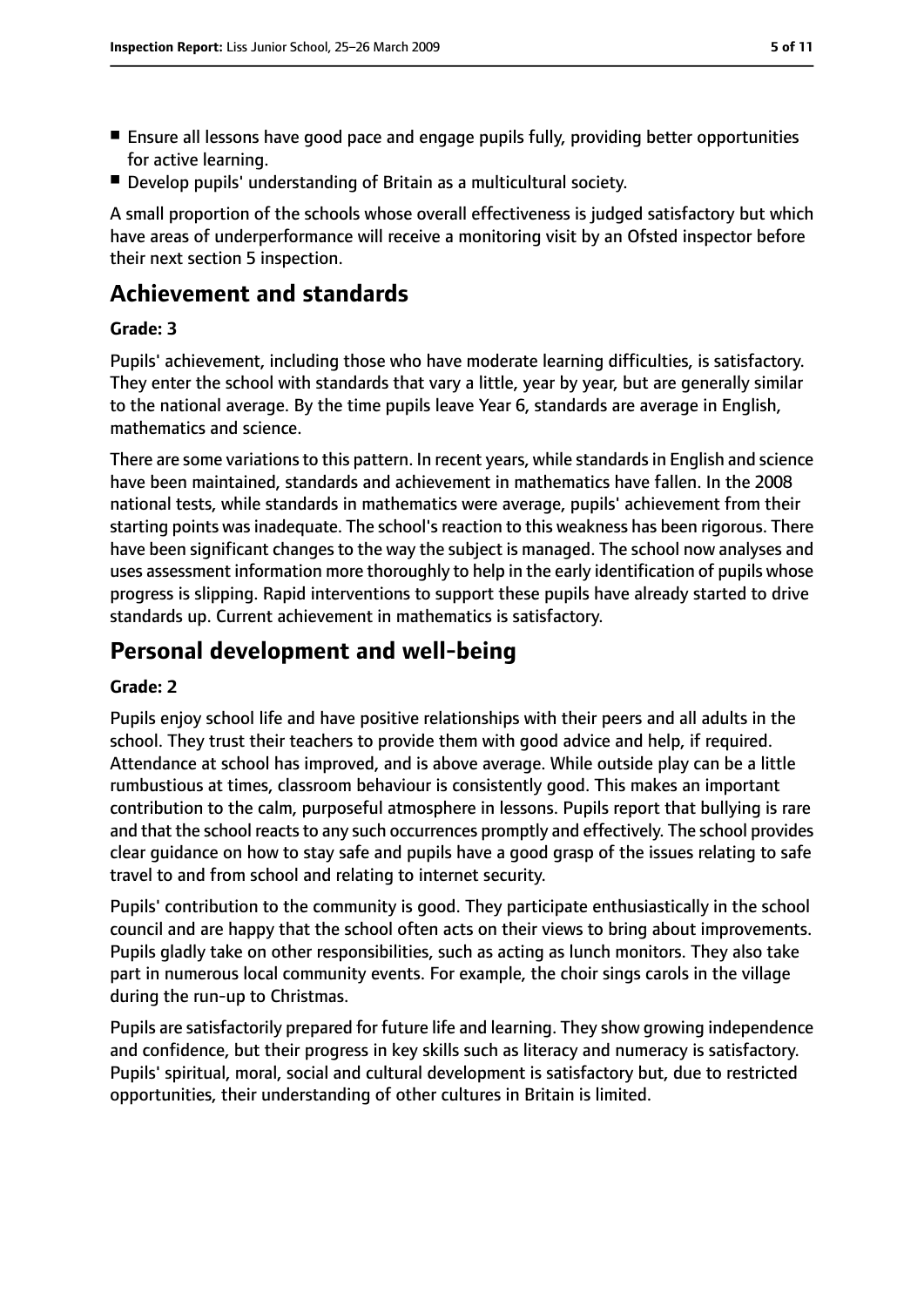## **Quality of provision**

#### **Teaching and learning**

#### **Grade: 3**

Pupils make satisfactory progress in their learning because teaching is satisfactory. Classroom routines are clear and this ensures that learning takes place in a well-structured environment. Teachers and teaching assistants work well together, but they do not always support pupils' learning sufficiently well in all phases of lessons.

Classroom organisation is good and pupils are well managed. Pupils behave well in lessons, are very keen to learn, and listen carefully to their teachers. However, the pace of lessons is not always brisk enough and so time is occasionally wasted. In some lessons, teachers can be too dominant and this restricts pupils' independence. When teachers provide opportunities for pupilsto work actively, for example when discussing their work with each other, pupils' learning is good. There was a good example of this during an art lesson where pupils were varnishing pottery heads and writing evaluations of their own work. This helped clarify their thinking as well as developing other skills and qualities such as independence, teamwork and cooperation.

The school is developing a comprehensive range of assessment information. This is being using with increasing effectiveness to support learning and to identify groups of pupils who require additional help or greater challenge. However, its use to promote higher standards, especially in mathematics, has not yet had sufficient positive effect.

#### **Curriculum and other activities**

#### **Grade: 2**

The relevant, balanced curriculum covers all the required elements and promotes pupils' personal development well. Extensive cross-curricular links and good use of the locality further increase pupils' interest and enjoyment of learning. This is supplemented by a range of visitors to the school who bring their experience of the wider world to further enrich pupils' learning. The school is developing video conferencing to improve provision of multicultural education and enable pupils to expand their understanding of other nations and cultures. The curriculum takes good account of the full range of abilities and gives all groups of pupils the opportunity to progress.

Information and communication technology is used well to support learning across the curriculum. Involvement in a school health week and an effective personal, social and health education programme, effectively support pupils' understanding of healthy lifestyles. The school's extensive resources are well used to support and extend learning.

The good range of clubs and activities supports other aspects of pupils' personal development well.

#### **Care, guidance and support**

#### **Grade: 2**

The school takes great pains to ensure that statutory requirements for pupils' safety are fully met. This was exemplified during the inspection when an inadvertent triggering of the fire alarm prompted the exceptionally calm and efficient evacuation of the building.

Pupils rightly consider that they are well cared for and they get on very well with their teachers. They appreciate the school awards system, which gives wider recognition of their successes.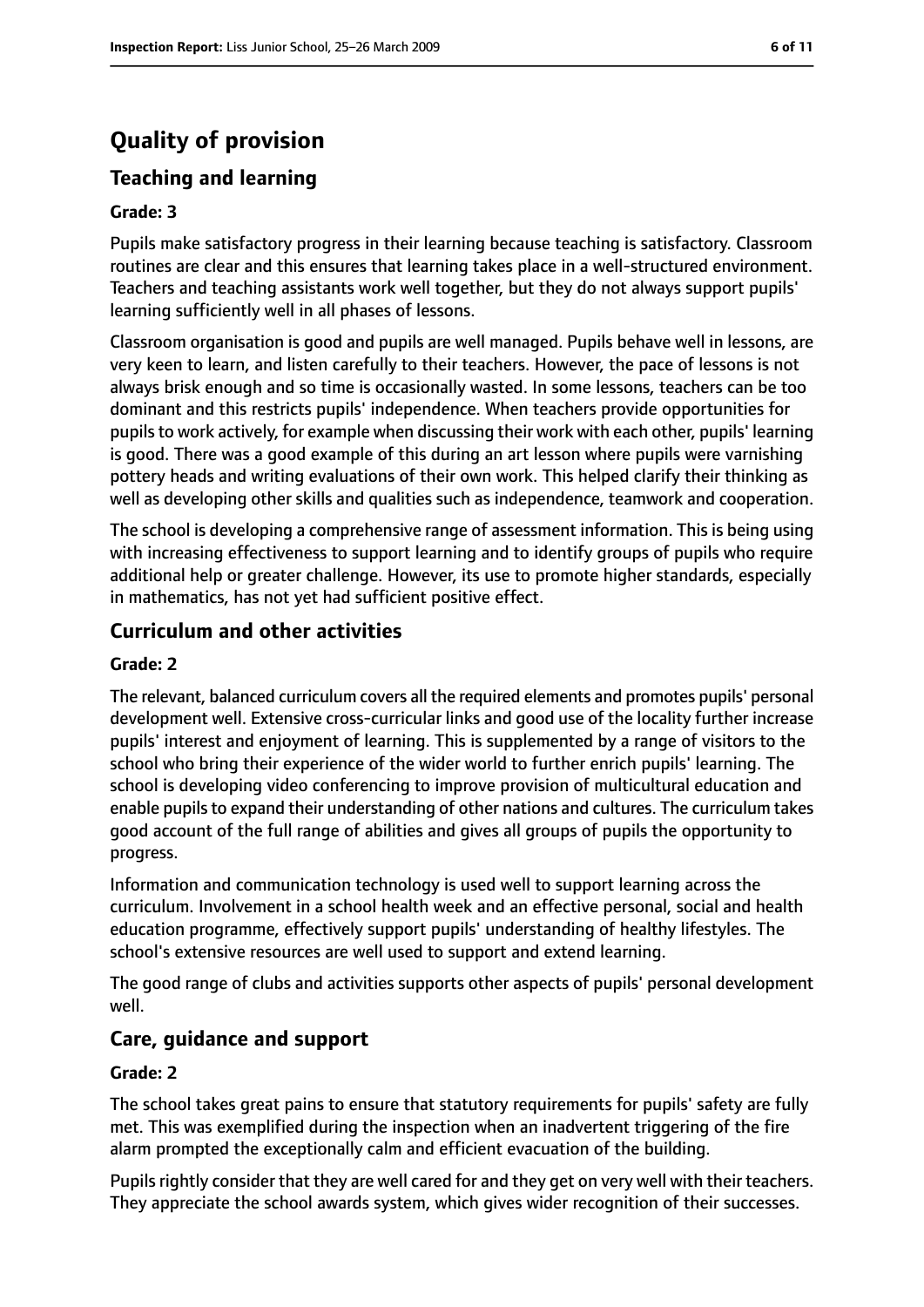The breakfast club helps those who attend make a positive, well-nourished start to their day. Those who have learning difficulties and/or disabilities receive well-focused support that benefits their achievement. The learning unit provides high-quality provision for a small group of pupils with moderate learning difficulties. Although recently established, there is convincing evidence that pupils' welfare is being effectively promoted. This small group of pupils are achieving well.

Recent improvements to the systems for assessing and tracking progress enable teachers to provide pupils with good quality academic support and guidance. While marking is encouraging, it does not always show pupils how to improve their work. However, pupils benefit from clearly written targets for improvement which they find helpful. They are fully involved in assessing their success at reaching their targets and setting new ones. In consequence, they clearly understand what they need to do to improve their work.

### **Leadership and management**

#### **Grade: 3**

The headteacher, ably supported by his leadership team, gives clear direction to the work of the school. Self-evaluation helps school leaders identify the key priorities for improvement. These are sensibly linked to actions that are measured against improvements to the quality of learning.

Governors know the school well through information provided by senior leaders and, increasingly, through their own monitoring. This allows them to play a supportive yet challenging role in managing the school's strategic development. They promote the school well within the community by their careful management of the extended care provision in the learning centre.

The school has forged helpful links with other providers, such as nearby infant and secondary schools. The East Hampshire Education Partnership is at an early stage of development but the school's involvement provides exciting opportunities to pool resources and improve provision. The school is satisfactory in developing community cohesion within the school and local setting. The very good video conferencing facilities afford good opportunities for further development at a national and global level. The new learning centre is a real asset to the school and provides additional expertise in supporting pupils with particular learning needs.

The school development plan prioritises the most important areas for improvement and provides a good template for the determined action being taken to address these issues. As a result, issues from the last inspection, such as using data to track pupils' progress, have been tackled well and many strengths from the previous inspection have been maintained. However, standards have not risen, so improvement since the previous inspection is satisfactory.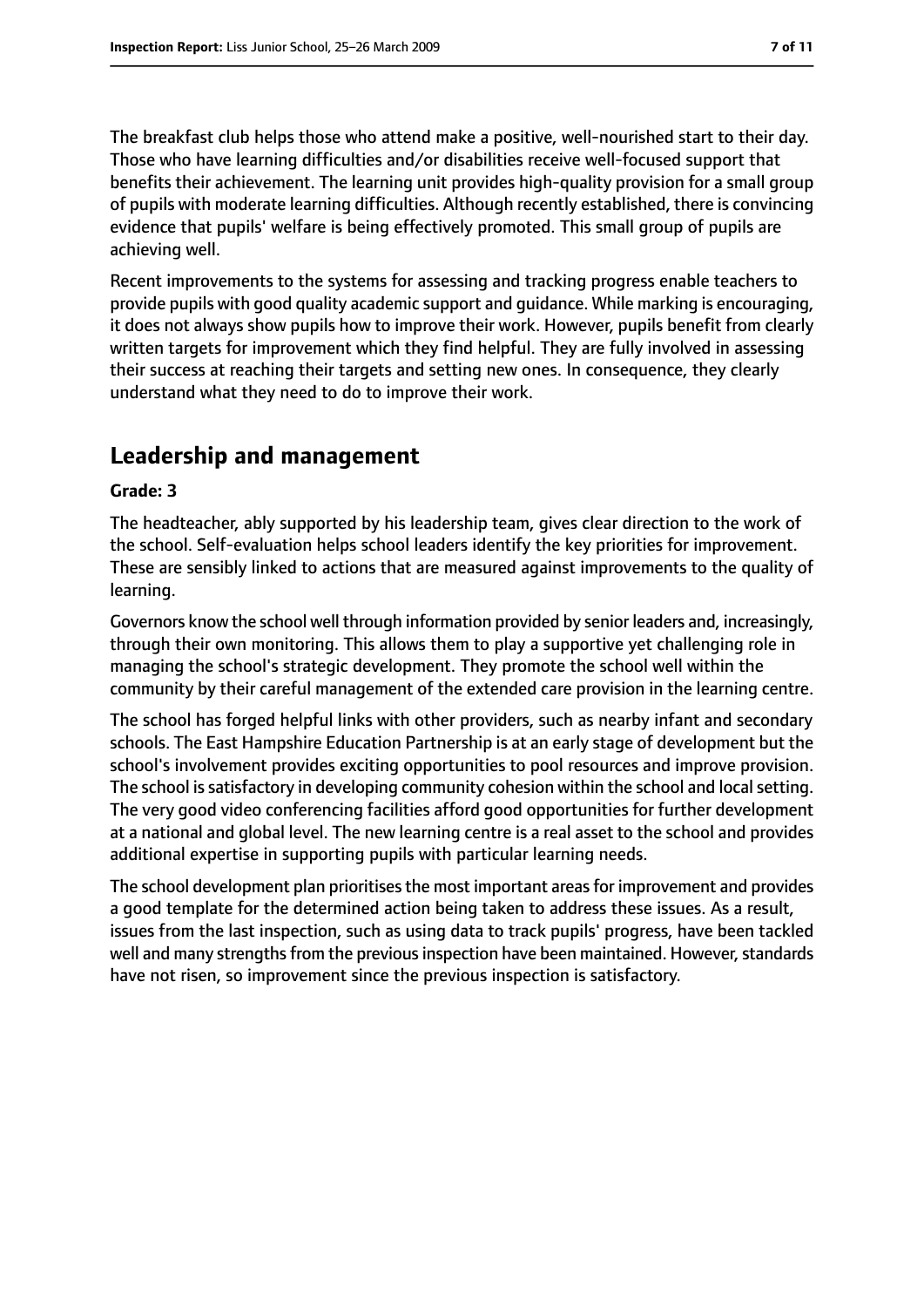**Any complaints about the inspection or the report should be made following the procedures set out in the guidance 'Complaints about school inspection', which is available from Ofsted's website: www.ofsted.gov.uk.**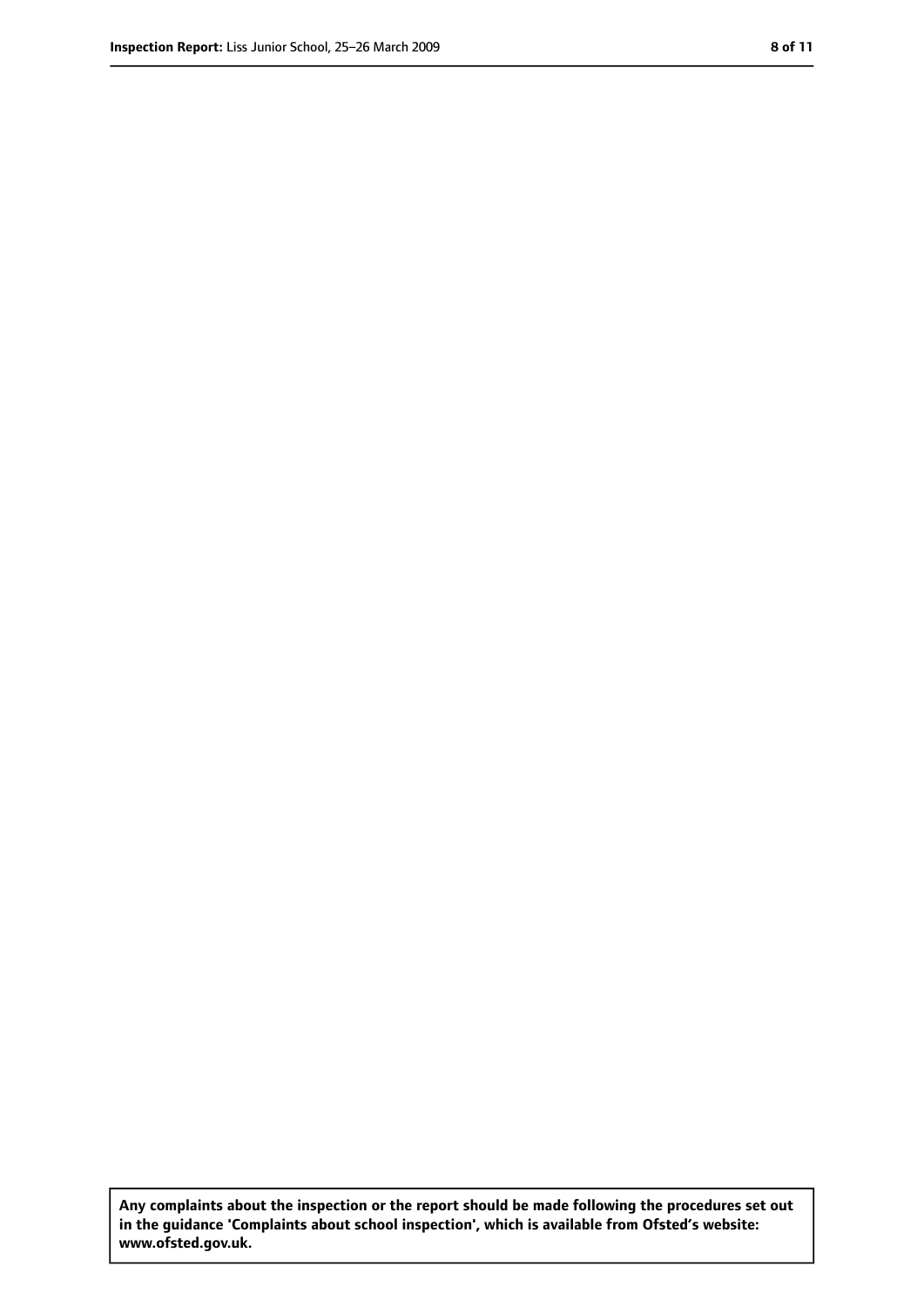## **Inspection judgements**

| ˈ Key to judgements: grade 1 is outstanding, grade 2 good, grade 3 satisfactory, and | <b>School</b>  |
|--------------------------------------------------------------------------------------|----------------|
| arade 4 inadequate                                                                   | <b>Overall</b> |

#### **Overall effectiveness**

| How effective, efficient and inclusive is the provision of<br>education, integrated care and any extended services in meeting the<br>needs of learners? |     |
|---------------------------------------------------------------------------------------------------------------------------------------------------------|-----|
| Effective steps have been taken to promote improvement since the last<br>inspection                                                                     | Yes |
| How well does the school work in partnership with others to promote learners'<br>well being?                                                            |     |
| The capacity to make any necessary improvements                                                                                                         |     |

#### **Achievement and standards**

| How well do learners achieve?                                                                               |  |
|-------------------------------------------------------------------------------------------------------------|--|
| $\perp$ The standards <sup>1</sup> reached by learners                                                      |  |
| How well learners make progress, taking account of any significant variations<br>between groups of learners |  |
| How well learners with learning difficulties and/or disabilities make progress                              |  |

#### **Annex A**

<sup>&</sup>lt;sup>1</sup>Grade 1 - Exceptionally and consistently high; Grade 2 - Generally above average with none significantly below average; Grade 3 - Broadly average to below average; Grade 4 - Exceptionally low.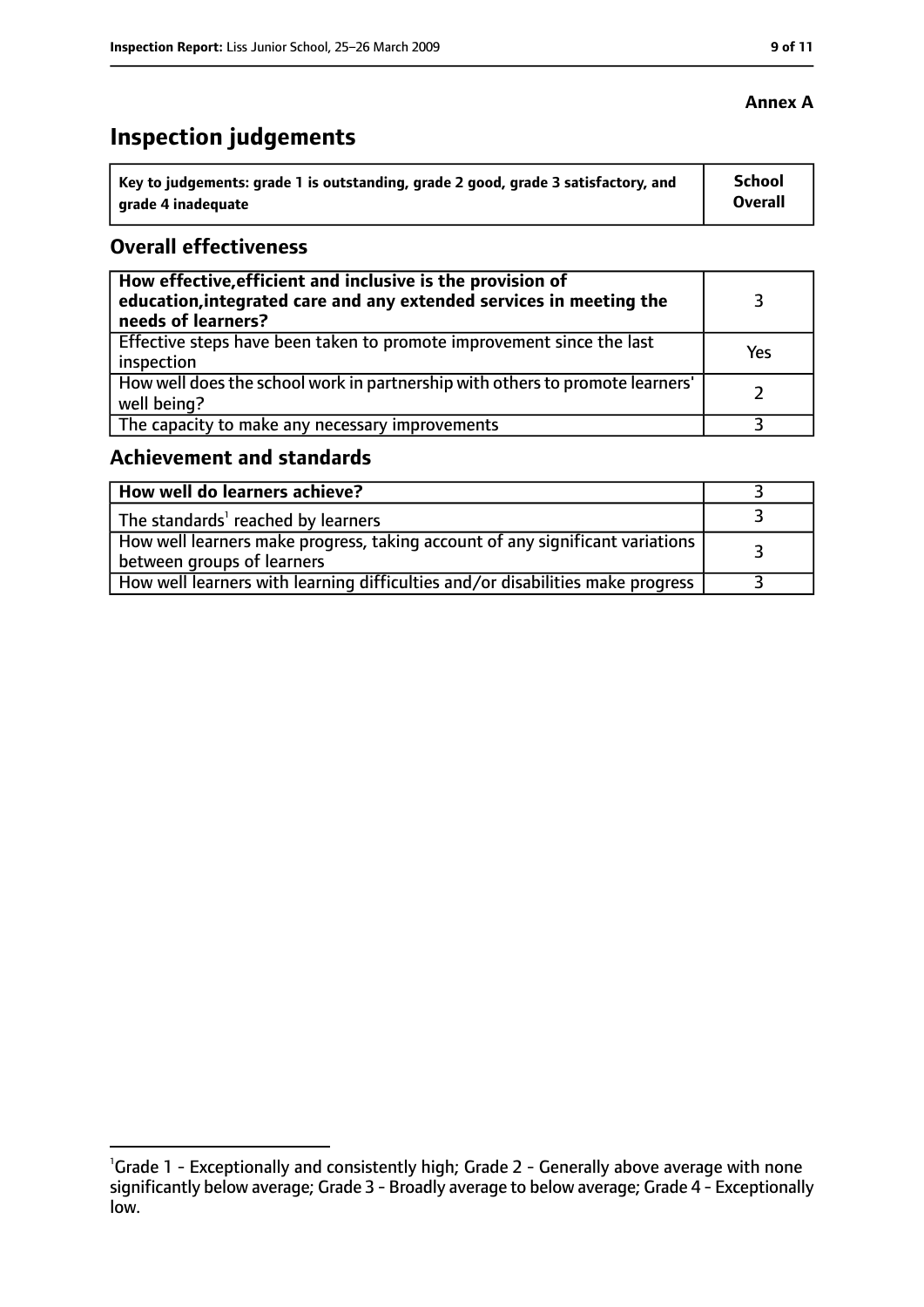### **Personal development and well-being**

| How good are the overall personal development and well-being of the<br>learners?                                 |   |
|------------------------------------------------------------------------------------------------------------------|---|
| The extent of learners' spiritual, moral, social and cultural development                                        | 3 |
| The extent to which learners adopt healthy lifestyles                                                            |   |
| The extent to which learners adopt safe practices                                                                |   |
| The extent to which learners enjoy their education                                                               |   |
| The attendance of learners                                                                                       |   |
| The behaviour of learners                                                                                        |   |
| The extent to which learners make a positive contribution to the community                                       |   |
| How well learners develop workplace and other skills that will contribute to<br>their future economic well-being |   |

### **The quality of provision**

| How effective are teaching and learning in meeting the full range of<br>learners' needs?                |  |
|---------------------------------------------------------------------------------------------------------|--|
| How well do the curriculum and other activities meet the range of needs and<br>  interests of learners? |  |
| How well are learners cared for, quided and supported?                                                  |  |

### **Leadership and management**

| How effective are leadership and management in raising achievement<br>and supporting all learners?                                              |           |
|-------------------------------------------------------------------------------------------------------------------------------------------------|-----------|
| How effectively leaders and managers at all levels set clear direction leading<br>to improvement and promote high quality of care and education |           |
| How effectively leaders and managers use challenging targets to raise standards                                                                 | 7         |
| The effectiveness of the school's self-evaluation                                                                                               | 3         |
| How well equality of opportunity is promoted and discrimination eliminated                                                                      | 3         |
| How well does the school contribute to community cohesion?                                                                                      | 3         |
| How effectively and efficiently resources, including staff, are deployed to<br>achieve value for money                                          | 3         |
| The extent to which governors and other supervisory boards discharge their<br>responsibilities                                                  |           |
| Do procedures for safequarding learners meet current government<br>requirements?                                                                | Yes       |
| Does this school require special measures?                                                                                                      | <b>No</b> |
| Does this school require a notice to improve?                                                                                                   | No        |